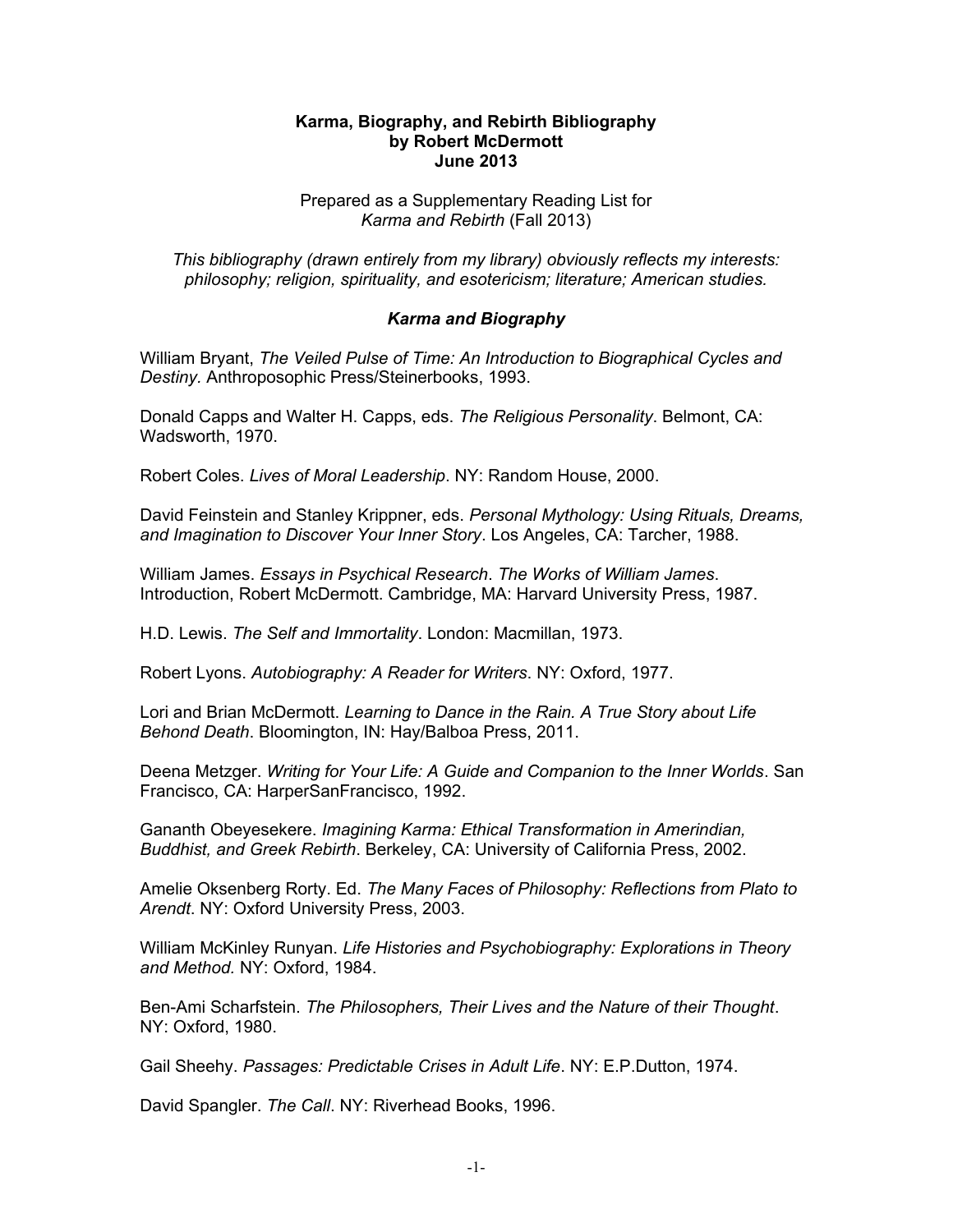Betty Staley, *Soul Weaving*: *How to Shape Your Destiny and Inspire Your Dreams.* Fair Oaks, CA: Rudolf Steiner Press, 1999*.* 

Richard Tarnas, *Cosmos and Psyche.* NY: Penguin/Plume, 2006.

Radoslav A. Tsanoff. *Autobiographies of Ten Religious Leaders: Alternatives in Chrisitan Experience.* San Antonio, TX: Trinity University Press, 1968.

Jennifer Uglow. Ed. *The International Dictionary of Women's Biography*. NY: Continuum, 1982.

Tanya Wilkinson. *Persephone Returns: Victims, Heroes, and the Journey from the Underworld*. Berkeley, CA: Circulus/Pagemill, 1996.

\_\_\_\_\_. *Medea's Folly: Women, Relationships, and the Search for Intimacy*. Berkeley, CA: Circulus/Pagemill, 1998.

#### **Death, NDE, and Afterlife**

S. G. F. Brandon. *The Judgment of the Dead: TDhe Idea of Life After Death in the Major Religion.* NY: Scribners, 1967.

David Dempsey. *The Way We Die: An Investigation of Death and Dying in America Today.* NY: McGraw-Hill, 1975.

Herman Feifel. Ed. *The Meaning of Death*. NY: McGraw-Hill, 1965.

—————. Ed. *New Meanings of Death*. NY: McGraw-Hill, 1977.

*John Hick. Death and Eternal Life*. NY: Harper&Row, 1978.

Allan Kellehear. *Experiences Near Death. Beyond Medicine and Religion*. NY: Oxford University Press, 1996.

Raymond Moody. *Life after Death: the Investigation of a Phenomenon—Survival of Bodily Death*. NY: HarperCollins, 1975. [13 million copies sold]

Kenneth Ring. *Learning from the Light*. NY: Insight Books, 1998.

Elizabeth Kubler Ross. *On Life After Death*. Berkeley, CA: Ten Speed Press, 1991.

Sukie Miller. *After Death: Mapping the Journey*. NY: Simon & Schuster, 1977.

Arnold Toynbee and Others. *Man's Concern with Death*. NY: McGraw-Hill, 1978.

Kenneth Vaux. Ed. *Who Shall Live: Medicine, Technology, Ethics*. Philadelphia, PA: Fortress Press, 1970.

Edith Wyschogrod. Ed. *The Phenomenon of Death*. NY: Harper&Row, 1973.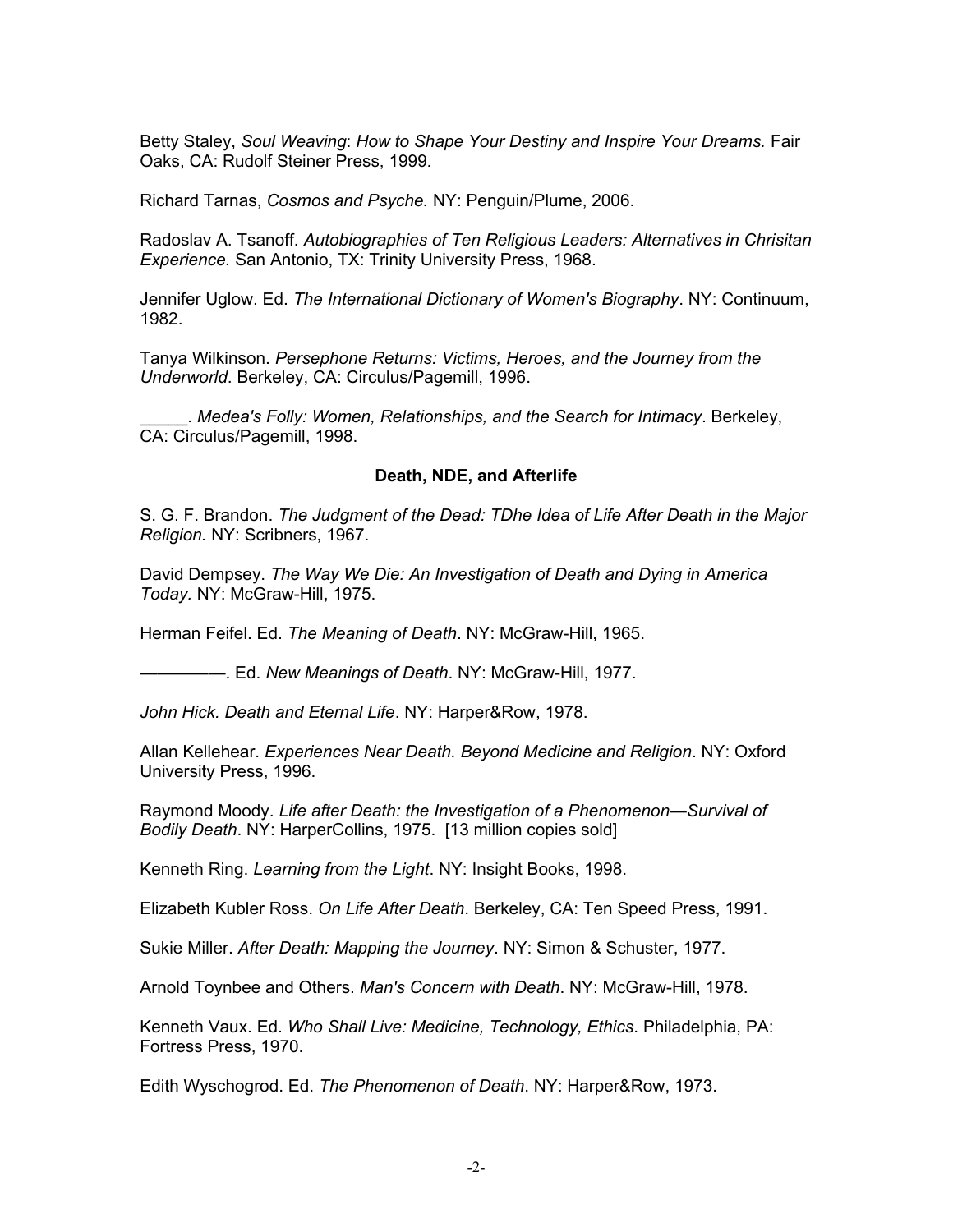# **Rebirth**

## *Sri Aurobindo and the Mother*

Sri Aurobindo. *The Problem of Rebirth.* Pondicherry, India: Sri Aurobindo Ashram Press, 2005 (1915-21).

K. R. Srinivasa Iyengar*. Sri Biography: A Biography and a History*. 2 vols. Pondicherry: Sri Aurobindo International Centre of Education, 1972.

—————. *On the Mother*. 2 vols. Pondicherry: Sri Aurobindo International Centre of Education, 1978.

Robert McDermott, ed., *The Essential Aurobindo*. Great Barrington, MA: Steinerbooks, 1987.

# *The Dalai Lama and Tibetan Buddhism*

Janet Gyatso. *Apparitions of the Self:* The Secret Autobiographies of a Tibetan Visionary. Princeton, NJ: Princeton Universtiy Press, 1999.

\*Glenn H. Mullin. *The Fourteen Dalai Lamas: A Sacred Legacy of Reincarnation*. Santa Fe, NM: Clear Light Publishers, 2001.

Sogyal Rimpoche. *The Tibetan Book of Living and Dying*. Rev. NY: HarperOne. 2-12.

Robert A. F. Thurman. *The Tibetan Book of the Dead: Liberatio through Understanding in the Between*. NY: Bantam Books, 1994.

Khemey Sonam Wangdu, et. al. *Discovery, Recognition, and Enthronement of the 14th Dalai Lama*. Dharamsala, H. P. (India): Library of Tibetan Works and Archives, 2000.

### *Christian*

Quincy Howe, Jr. *Reincarnation for the Christian. Philadelphia, PA: Westminster Press, 1974.*

Geddes MacGregor. *Reincarnation in Christianity. Wheaton, IL: Theosophical Publishing House/Quest Books, 1978.*

George G. Ritchie, Jr. M.D. *My Life After Dying: Becoming Alive to Universal Love. Intro. Ian Stevenson, M.D. Norfolk, VA: Hampton House, 1992.* 

### *Rudolf Steiner and Anthroposophists*

Athys Floride. *Human Encounters and Karma*. Great Barrongton, MA: Steinerbooks, 1990

\*Erhard Fucke. ed., *Biography*: *Freedom and Destiny: From the Work of Rudolf Steiner*. London: Rudolf Steiner Press, 2009.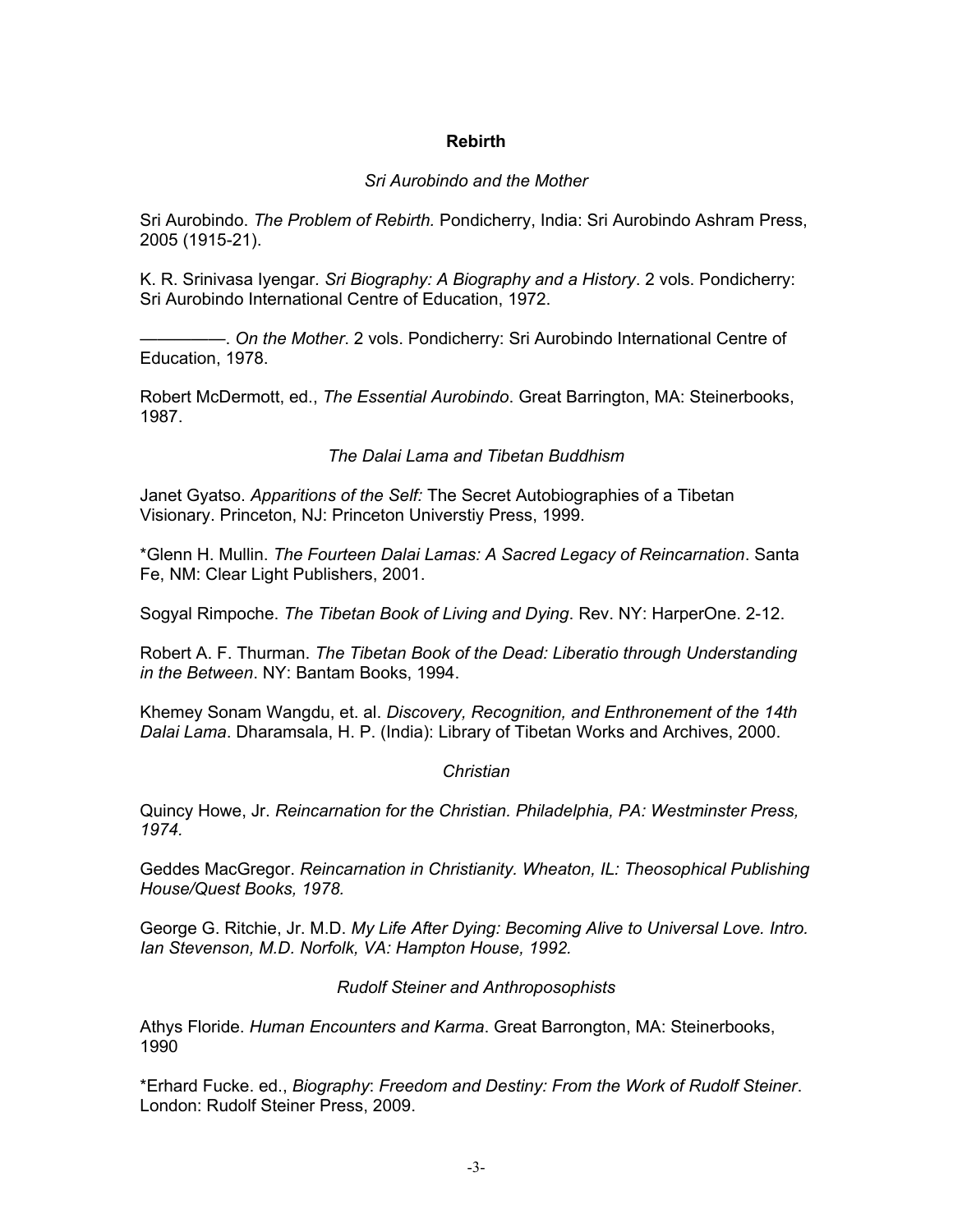Eugen Kolisko. *Reincarnation and Other Essays. Bournemouth, UK: Kolisko Archive Pulicaions, 1940.*

Robert McDermott, ed., *The Essential Steiner*. Great Barrington, MA: Steinerbooks, 2012.

Friedrich Rittlemeyer. *Reincarnation: Philosophy, Religion, Ethics*. Edinborough: Floris Books, 1988.

Rene Querido, ed., intro., *A Western Approach to Reincarnation and Karma: Selected Lectures and Writings by Rudolf Steiner*. Anthroposophic Press/Steinerbooks, 1997.

Calvert Roszell. *The Near Death Experience*. Great Barrington, MA: Steinerbooks, 1972.

Sigwart. *The Bridge over the River*. Great Barrington, MA: Steinerbooks, 1974.

Rudolf Steiner. *The Manifestations of Karma*. London: Rudolf Steiner Press, 1968 (1910)

\_\_\_\_\_. *The Karma of Vocation*. Great Barrington, MA: Steinerbooks, 1984.

\_\_\_\_\_. Reincarnation and Immortality. Blauvelt, NY: Rudolf Steiner Publications, 1970.

\_\_\_\_\_. *Death as Metamorphosis of Life*. CW#182. Great Barrington, MA: Steinerbooks, 2008.

\_\_\_\_\_. *The Influence of the Dead on Destiny*. CW#179. Great Barrington, MA: Steinerbooks, 2007.

Guenther Wachsmuth, *Reincarnation*. Great Barrington, MA: Steinerbooks, 1937./

#### *Autobiographies, Biographies, and Memoirs*

*The following biographies and autobiographies are listed approximately in chronological order of subject within each section.*

#### *American*

George R. Marsden. *Jonathan Edwards: A Life*. New Haven, CT: Yale University Press, 2003.

Joseph Ellis. *His Excellency George Washington*. NY: Knopf, 2004. Franklin

Benjamin Franklin. *Autobiography*. in *Franklin: Writings*. NY: Library of America, 1987. Jon Meecham. Thomas Jefferson: The Art of Power. NY: Random House, 2012.

Walter Isaacson. *Benjamin Franklin: An American Life*. NY: Simon and Schuster, 2003.

David McCullough. *John Adams*. NY: Simon and Schuster, 2001.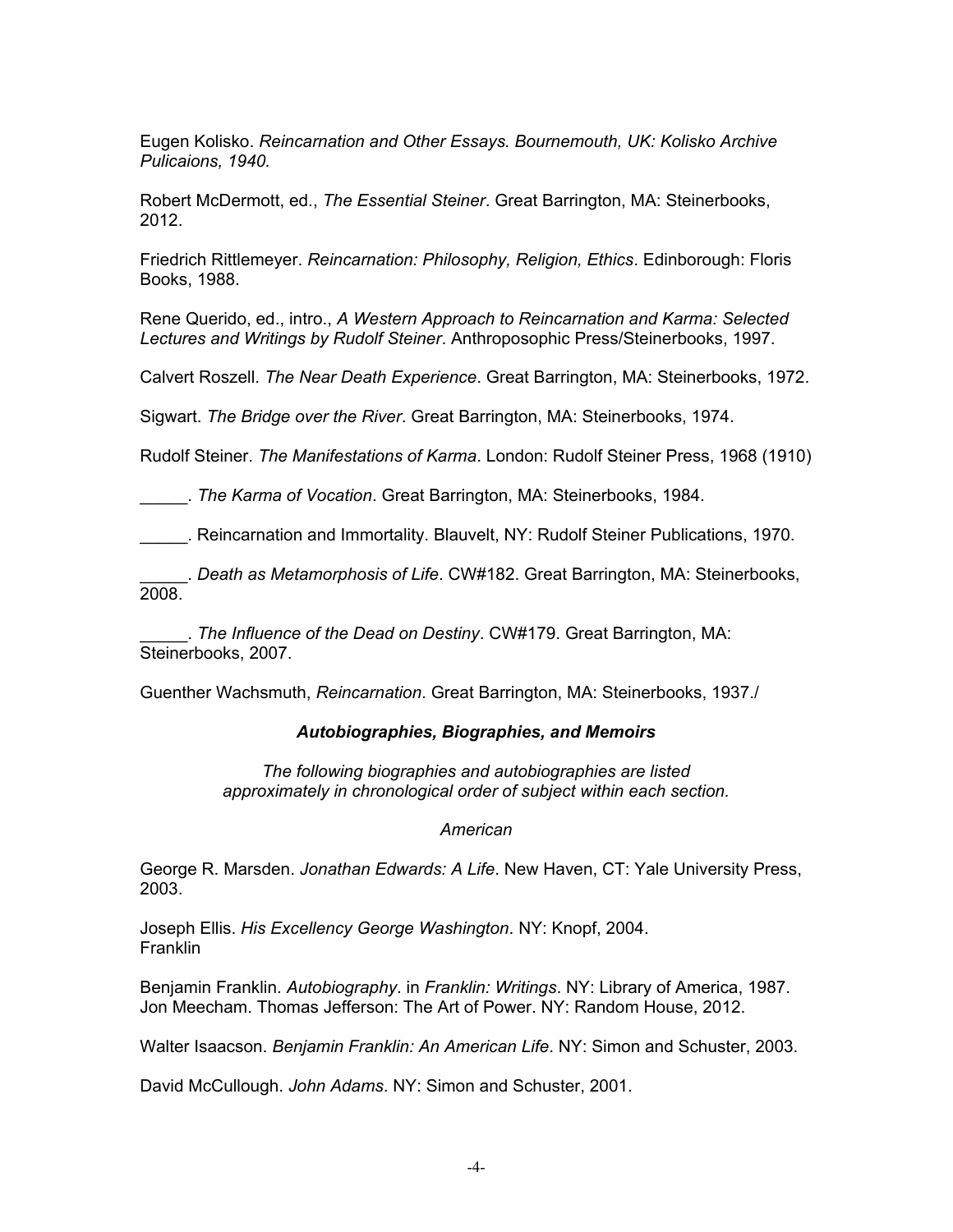Ron Chernow. *Alexander Hamilton*. NY: Penguin, 2004.

\*David Herbert Donald. *Lincoln*. NY: Simon and Schuster, 1995.

\*Robert D. Richardson, Jr. *Emerson: The Mind on Fire*. Berkeley, CA: University of California Press, 1995.

\*David Mikics. Editor. *The Annotated Emerson*. Foreword, Phillip Lopate. Cambridge, MA: Harvard University Press, 2012.

Walter Harding. *The Days of Henry Thoreau*. NY: Knopf, 1965.

David S. Reynolds. *Walt Whitman: A Cultural Biography*. NY: Vintage, 1995.

John Matteson. *The Lives of Margaret Fuller*. NY: Norton, 2012.

Bell Gale Chevigny. *The Woman and the Myth: Margaret Fuller and Her Writing*. Old Westbury, NY: Feminist Press, 1976.

Robert D. Richardson. *William James in the Maelstrom of American Modernism: A Biography*. NY: Houghton Mifflin, 2006.

\*John Clendenning. *The Life and Thought of Josiah Royce*. Madison, WI: University of Wisconsin Press, 1985.

Joseph Brent. *Charles Sanders Peirce: A Life*. Bloomington, IN: Indiana University Press, 1993.

\*Steven C. Rockefeller. *John Dewey: Religious Faith and Democratic Humanism*. NY: Columbia University Press, 1991.

\*Clayborne Carson. Ed. *The Autobiography of Martin Luther King, Jr.* NY: Warner Books, 1998.

\*John J. Ansbro. *Martin Luther King, Jr.: The Making of a Mind*. NY: Orbis, 1992.

Linda Lear. Rachel Carson: *Witness for Nature*. NY: Henry Holt, 1997.

\*Michael Mott. *The Seven Mountains of Thomas Merton*. Boston: Houghton Mifflin, 1984.

\*Patrick Hart and Jonathan Montaldo. Eds., *Thomas Merton. The Intimate Merton: Life Life from His Journals.* NY: HarperCollins, 1999.

\*Dorothy Day. *The Long Loneliness: An Autobiography*. Harper & Row, 1952.

\*William Miller. *Dorothy Day: A Biography.* NY: Harper & Row, 1982.

\*Mary Catherine Bateson. *Composing a Life: Life as a Work in Progress—the Improvisations of Five Extraordinary Women*. NY: Penguin/Plume, 1990.

Robert Coles and Jane Hallowell Coles. *Women of Crisis*. NY: Doubleday, 1979.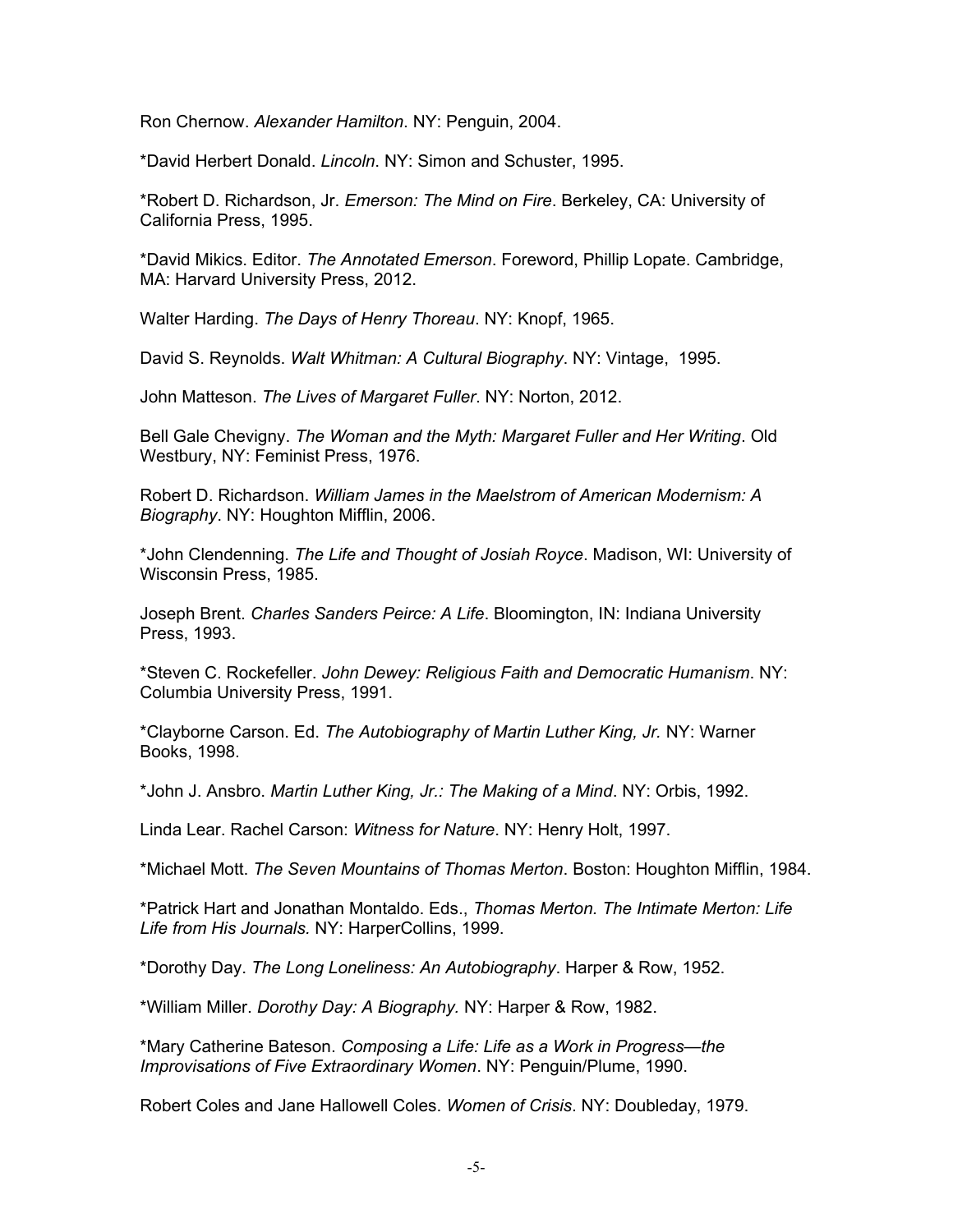Robin W. Winks. *Laurence S. Rockefeller: Catalyst for Conservation*. Washington, D.C.: Island Press, 1997.

David Spangler. *A Pilgrim in Aquarius*. Findhorn, Scotland: Findhorn Press, 1996.

Arlene R. Quaratiello. *Rachel Carson: A Biography*. Amherst, MA: Prometheus Books, 2010.

James Carroll. *An American Requiem: God, My Father, and the War that Came Between Us*. Boston: Houghton Mifflin, 1996.

Joanna Macy. *Widening Circles: A Memoir*. Gabriola Island BC, CA: New Society Publishers, 2000.

\*Don Hanlon Johnson. *Body, Spirit and Democracy*. Berkeley, CA: North Atlantic Books, 1994.

*Irish and British* 

Richard Holmes. *Coleridge: Early Visions: 1772-1804*. NY: Pantheon, 1989.

\_\_\_\_\_. *Coleridge: Darker Reflections*: 1804-34. NY: Pantheon, 1989.

William Wordsworth. *The Prelude or Growth of a Poet's Mind; An Autobiographical Poem: 1799, 1805, 1850*. NY: Norton, 1979.

Micheal Mac Liammoir and Eavan Boland. *W. B. Yeats and His World*. London: Thames and Hudson, 1971.

Henry Summerfield. *That Myriad Minded Man: A Biography of G. W. Russell—A.E*. Totowa, NJ: Rowan and Littlefield, 1975.

\*James Joyce. *Portrait of the Artist as a Young Man.* NY: Viking Press, 1916/56.

Chester G. Anderson. *James Joyce and His World*. London: Thames and Hudson, 1967.

Richard Ellmann. *James Joyce*. Oxford, UK: Oxford University Press, 1959.

R. G. Colligwood. *An Autobiography*. NY: Oxford, 1939.

Alister McGrath. *C. S.Lewis: A Life*. London: Tyndale, 2013.

\*Alice Mary Hadfield. *Charles Williams: An Exploration of his Life and Work*. Oxford, UK: Oxford University Press, 1983.

\*Simon Blaxland-de Lange*. Owen Barfield: Romanticism Comes of Age.* London: Temple Lodge, 2007.

Peter Conradi. *Iris Murdoch: A Life*. NY: W. W. Norton, 2001.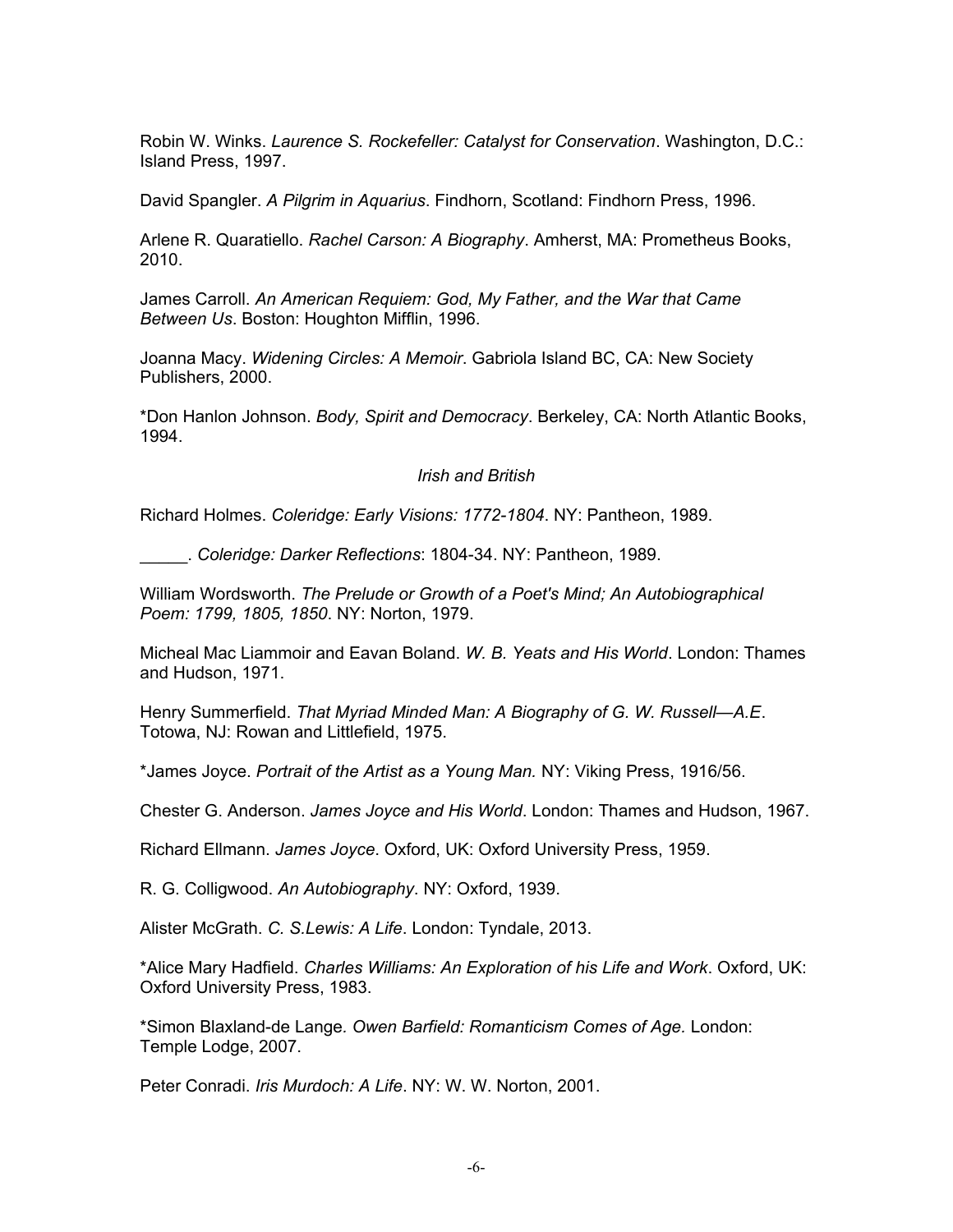### *Worldwide*

J. G. von Goethe. *Autobiography: Truth and Fiction Relating to My Life*. Hardpress, 2010.

Rowan Williams. *Dostoevsky: Language, Faith, and Fiction*. Waco, TX: Waco University Press, 2008.

\*Sylvia Cranston. *HPB: The Extraordinary Life and Influence of Helena Blavatsky*. NY: Tarcher/Penguin, 1993.

\*Christopher Lindenberg. *Rudolf Steiner: A Biography*. Great Barrington, MA: Steinerbooks, 2012.

Gary Lachman. Rudolf Steiner: *An Introduction to His Life and Work*. NY: Penguin/ Tarcher, 2007.

Daniel Joseph Polikoff. *In the Image of Orpheus: Rilke, a Soul History*. Wilmette, IL: Chiron Publications, 2011.

Paramhansa Yogananda. *Autobiography of a Yogi*. NY: Philosophical Library, 1946.

Helen Kazantzakis. *Nikos Kazantzakis: A Biography*. NY: Simon and Schuster, 1968.

Joseph Lelyveld. *Great Soul: Mahatma Gandhi and his Struggle with India*. NY: Vintage, 2011.

M. K. Gandhi. *My Autobiography: The Story of My Experiments with Truth*. NY: Penguin, 2001 (1927/29).

\*Eknath Easwaran. *Gandhi: The Man*. Petaluma, CA: Nilgiri Press, 1978.

Arvind Sharma. Gandhi: A Spiritual Autobiography. New Haven: Yale University Press, 2013.

\*Peter Hees. *The Lives of Sri Aurobindo*. NY: Columbia University Press, 20

\*Haridas Chaudhuri. *Sri Aurobindo: Prophet of Life Divine*. San Francisco: Cultural Integration Fellowship, 1973.

\*Ursula King. *Spirit of Fire: Pierre Teilhard de Chardin*. NY: Orbis, 1996.

Maurice S. Friedman. *Martin Buber: Life and Works.* 3 vols. E. P. Dutton, 1981-83.

\*C. G. Jung. *Memories, Dreams, Reflections*. Ed., Aniela Jaffe. NY: Vintage, 1989 (1961).

\*Gerhard Wehr. *Jung: A Biography*. Trans. David M. Weeks. Boston: Shambala, 1987.